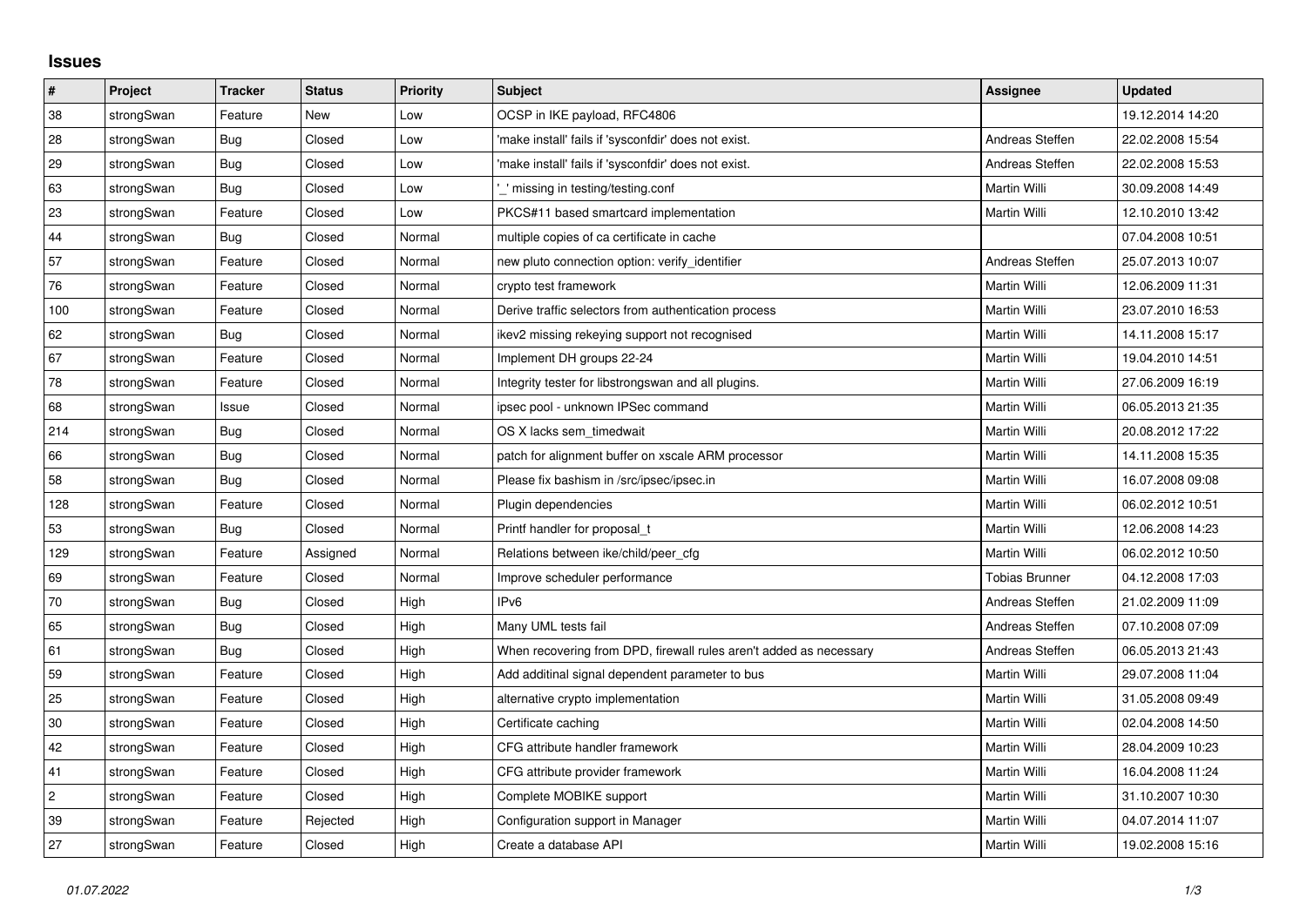| #            | Project    | <b>Tracker</b> | <b>Status</b> | <b>Priority</b> | <b>Subject</b>                                                              | <b>Assignee</b>     | <b>Updated</b>   |
|--------------|------------|----------------|---------------|-----------------|-----------------------------------------------------------------------------|---------------------|------------------|
| 21           | strongSwan | Feature        | Closed        | High            | CRL support                                                                 | Martin Willi        | 10.03.2008 18:40 |
| 10           | strongSwan | Bug            | Closed        | High            | distribution cannot be built because logout.cs template is missing in trunk | Martin Willi        | 18.09.2007 07:43 |
| 46           | strongSwan | Feature        | Closed        | High            | DNS resolving for hosts in ike_cfg                                          | <b>Martin Willi</b> | 09.06.2008 09:34 |
| 54           | strongSwan | Feature        | Closed        | High            | <b>EAP-Identity Server functionality</b>                                    | Martin Willi        | 22.08.2008 12:55 |
| 45           | strongSwan | Bug            | Closed        | High            | Failure to open SQLite database crashes charon                              | Martin Willi        | 07.04.2008 09:16 |
| 16           | strongSwan | Feature        | Closed        | High            | Generic plugin architecture                                                 | <b>Martin Willi</b> | 15.02.2008 09:37 |
| 33           | strongSwan | <b>Bug</b>     | Closed        | High            | ikev2/crl-revoked scenario broken                                           | Martin Willi        | 19.03.2008 19:02 |
| 34           | strongSwan | Bug            | Closed        | High            | ikev2/multi-level-ca-loop segfaults                                         | <b>Martin Willi</b> | 31.03.2008 09:19 |
| 35           | strongSwan | Bug            | Closed        | High            | ikev2/ocsp-no-signer-cert scenario segfaults                                | Martin Willi        | 02.04.2008 09:45 |
| 31           | strongSwan | Bug            | Closed        | High            | ikev2/rw-eap-aka-rsa scenario fails                                         | Martin Willi        | 19.03.2008 15:25 |
| 32           | strongSwan | Bug            | Closed        | High            | ikev2/rw-no-idr scenario fails                                              | Martin Willi        | 19.03.2008 11:13 |
| 13           | strongSwan | Feature        | Closed        | High            | Implement a modular credential framework                                    | Martin Willi        | 15.02.2008 09:36 |
| 60           | strongSwan | Feature        | Closed        | High            | Implement draft-sheffer-ikev2-gtc-00 with PAM password verification         | Martin Willi        | 22.08.2008 12:59 |
| 15           | strongSwan | Feature        | Closed        | High            | Implement rauthentication using RFC4478                                     | Martin Willi        | 30.11.2007 14:55 |
| 55           | strongSwan | Bug            | Closed        | High            | Implement SHA512/384/256 HMAC with proper truncation in kernel              | Martin Willi        | 03.12.2009 11:41 |
| 71           | strongSwan | <b>Bug</b>     | Closed        | High            | Improved Acquire handling                                                   | Martin Willi        | 20.05.2009 11:54 |
| 19           | strongSwan | Feature        | Closed        | High            | Include EAP-MD5 into trunk                                                  | Martin Willi        | 13.12.2007 09:48 |
| 14           | strongSwan | Feature        | Closed        | High            | Initiate/Terminate IKE_SAs                                                  | Martin Willi        | 13.11.2007 14:04 |
| 18           | strongSwan | Feature        | Closed        | High            | Merge EAP-AKA module into trunk                                             | Martin Willi        | 13.12.2007 09:47 |
| 43           | strongSwan | <b>Bug</b>     | Closed        | High            | missing certificate_identity in SQL database causes segfault                | Martin Willi        | 07.04.2008 10:08 |
| 64           | strongSwan | Bug            | Closed        | High            | MOBIKE with changed NAT mappings                                            | Martin Willi        | 08.10.2008 14:21 |
| 40           | strongSwan | Feature        | Closed        | High            | NetworkManager support                                                      | Martin Willi        | 22.08.2008 12:54 |
| 56           | strongSwan | Bug            | Closed        | High            | New interface for EAP-SIM backend                                           | Martin Willi        | 24.10.2008 10:23 |
| 22           | strongSwan | Feature        | Closed        | High            | <b>OCSP</b> support                                                         | Martin Willi        | 10.03.2008 18:41 |
| 48           | strongSwan | Feature        | Closed        | High            | Parallel trustchain verification                                            | Martin Willi        | 16.04.2008 11:33 |
| $\mathbf{1}$ | strongSwan | Feature        | Closed        | High            | Partial MOBIKE implementation                                               | Martin Willi        | 02.07.2007 16:14 |
| 17           | strongSwan | Feature        | Closed        | High            | Pluggable crypto modules                                                    | Martin Willi        | 15.02.2008 09:36 |
| 20           | strongSwan | Feature        | Closed        | High            | Pluggable fetcher plugins                                                   | Martin Willi        | 18.02.2008 09:58 |
| 50           | strongSwan | Bug            | Closed        | High            | plutostderrlog option missing                                               | Martin Willi        | 11.05.2008 10:10 |
| 26           | strongSwan | Bug            | Closed        | High            | Port all tools to new crypto/credential APIs                                | Martin Willi        | 21.03.2008 18:04 |
| 3            | strongSwan | Feature        | Closed        | High            | refactoring of thread management                                            | Martin Willi        | 29.06.2007 14:49 |
| 7            | strongSwan | Feature        | Closed        | High            | Relational database configurations/credentials                              | Martin Willi        | 02.04.2008 16:30 |
| 47           | strongSwan | Feature        | Closed        | High            | <b>RNG API</b>                                                              | Martin Willi        | 16.04.2008 11:27 |